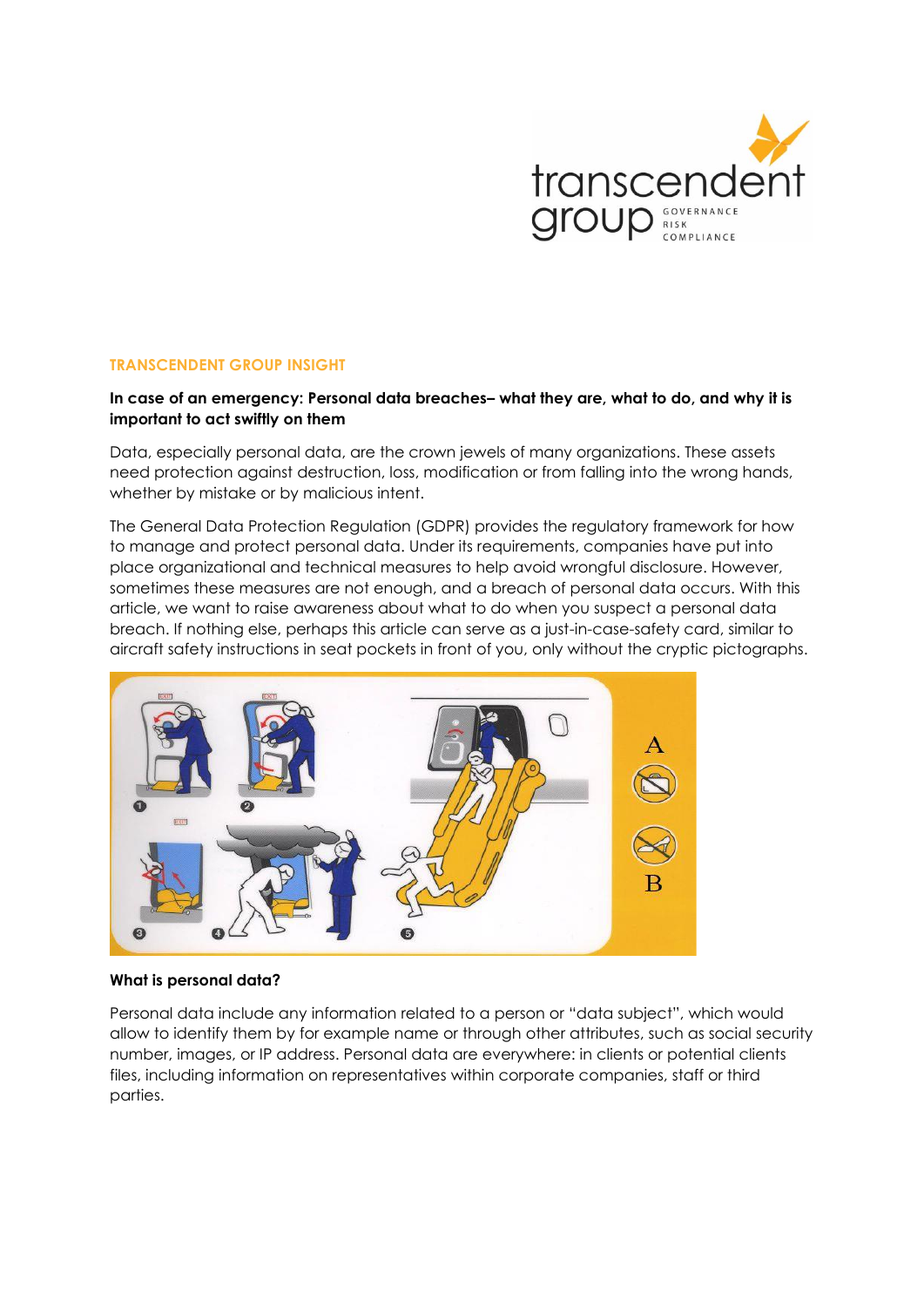# **What is a personal data breach?**

As technical and digital as the world has become, and as much as cyber threats are relevant, breaches are often caused by the person in front of the screen: During 2020, almost 60% of all personal data breaches reported to the Swedish Data Protection Authorities were due to human error, and 40% of breaches stemmed from information sent to wrong recipients1.

This is what is called a confidentiality breach, i.e. personal data is disclosed to someone who should not have access to that information. Other types of breaches include integrity breaches, where data is accidentally or unlawfully changed (e.g., external threats to personal data including hacked accounts), as well as availability breaches when personal data is not accessible or even destroyed when files are lost or deleted or systems are down for a certain period.

## **What to do when suspecting a personal data breach?**

Personal data breaches should be flagged as soon as possible. Companies have the obligation to protect people's personal data and should therefore have clear internal instructions on how to handle a data breach. It is important to detect and react, assess, mitigate and escalate incidents, especially as certain severe incidents require reporting to the Data Protection Authorities within 72 hours of detecting the incident. That means three calendar days, and unfortunately incidents have a tendency not to appear on Monday mornings 9am, so it is important to report in line with existing processes. This should at least include escalating to the manager as soon as possible and registering the incident in the internal incident handling platform, documenting as much details as available.

If the 72 hours timeline cannot be kept or has already passed, incidents should of course be raised anyway. In the event the incident turns out not to be a personal data breach, or it is a minor breach that does not require reporting to the Authorities or the affected data subjects, it is still important to make that assessment, as swiftly as possible.

This process is about protecting personal data and the trust in the organization - it is not about spot-lighting mistakes or placing individual blame. Moreover, it may help the company to improve internal processes as what went wrong is investigated, in order to evaluate how to avoid something similar in future.

### **Steps to take in a personal data breach**

- 1. Escalate the data breach immediately, register the data breach and involve the responsible privacy unit in your organization
- 2. Mitigate privacy risks where possible any measures that help to stop or "heal" the incident
- 3. Identify what kind of breach it is:
	- 1. Who and how many people have been affected?
	- 2. What personal data categories can be involved in the data breach?
- 4. Assess the severity of the personal data breach, take relevant action and follow up

<sup>1</sup> [IMY: Anmälda personuppgiftsincidenter 2020 \(in Swedish language\)](https://www.imy.se/publikationer/anmalda-personuppgiftsincidenter-2020/)